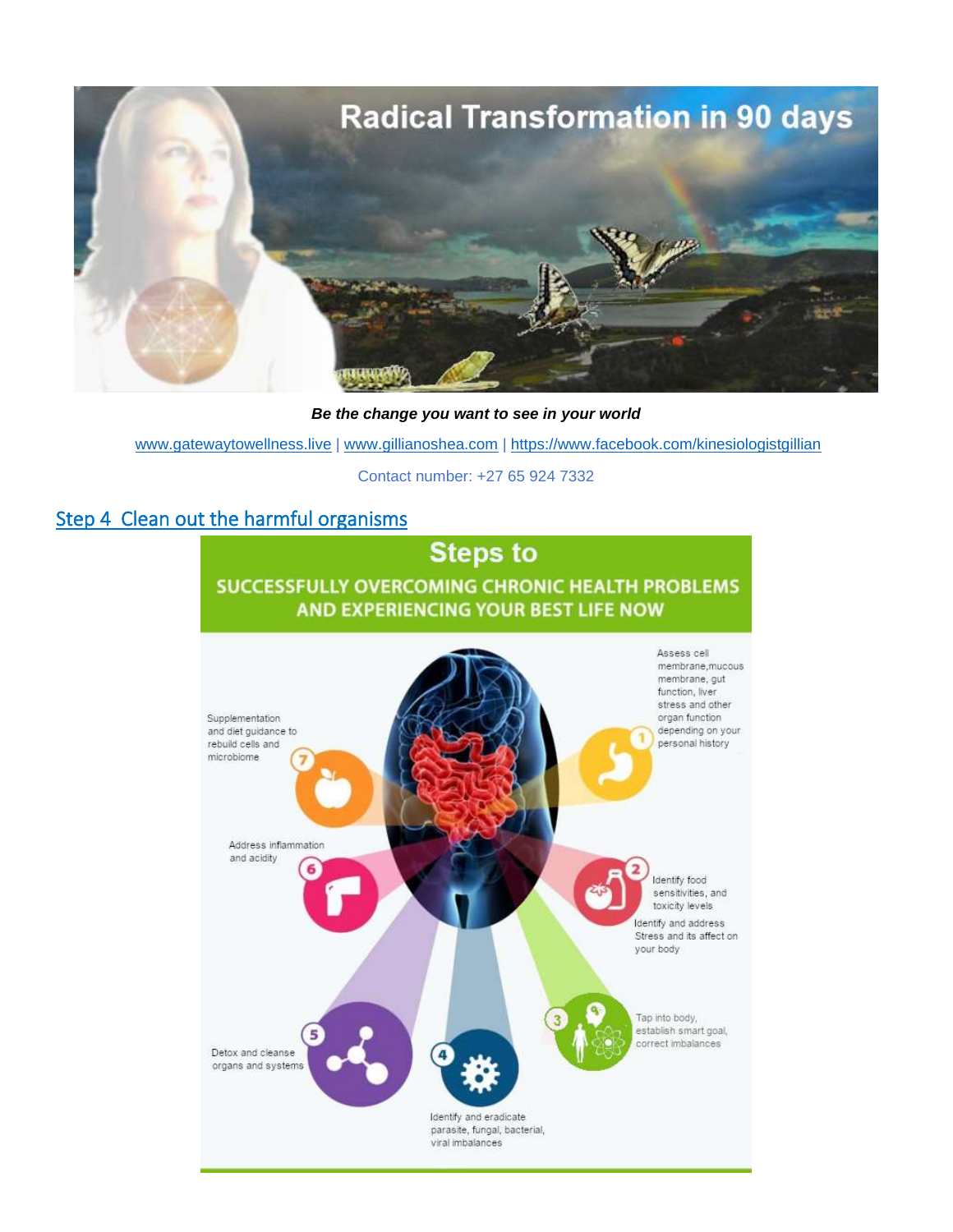## Your microbiome

A human body is made up all kinds of different cells. Some of these cells are human cells such as skin cells or blood cells.

But what many don't know is that we are also host to trillions non-human microscopic microbial cells which include bacteria, archaea, fungi, protists and viruses. They have their own unique set of genes. They reside in the mouth, gut and genital area, and on the skin.

The human microbiome has extensive functions such as development of immunity, defense against pathogens, host nutrition including production of short-chain fatty acids important in host energy metabolism, synthesis of vitamins and fat storage as well as an influence on human behaviour, making it an essential 'organ' of the body without which we would not function correctly. Again, it is important to note - the human microbiome plays an important role in control of vital homeostatic mechanisms in the body. These include enhanced metabolism, resistance to infection and inflammation, prevention against autoimmunity as well as an effect on the gut–brain axis.

The gut microbiome refers to the microbes living in our gastrointestinal tract. It is the largest and most diverse microbial community in the human body.

We get most of the microbes in our gut microbiome from other humans. Babies first encounter microbes through the birth canal, their mother's skin, breast milk and other individuals who touch them. As babies grow, they encounter microbes in the environment, other people, plants and animals. We also ingest microbes from the food we eat.

The microbes in your gut are helping to keep you healthy. Your gut microbiome provides about 10% of your daily energy supply because they can breakdown what we eat that we can't digest on our own. Your gut microbes are also responsible for producing vitamins like biotin and vitamin K and producing hormones that tell your body whether to store fat. They also help to support your immune system and to protect you from disease.

Each person's gut microbiome reflects their diet, lifestyle, and complete social history so there can be quite a bit of variation from one person's gut microbiome to the next. Even though over 1000 different bacterial species can be part of the gut microbiome, each of us "only" has 150 to 170 different species in our own gut microbiomes. People who are related or live together tend to have similar gut microbiomes. Over time, your gut microbiome can change if you alter your diet, take antibiotics or visit a new environment. How things like diet, lifestyle and medication change the gut microbiome is something scientists are only beginning to understand.

What is the relationship between the gut microbiome, health and disease?

Researchers are discovering that the gut microbiome might be an important factor in a wide range of health issues like obesity, asthma, diabetes, cancer, autoimmune disorders, allergies and heart disease. There are also indications that the gut microbiome may affect sleep patterns, mood, anxiety and other behaviours. Your gut microbiome can also affect how you respond to certain drugs. Research is deepening our understanding of the role the gut microbiome plays in many different aspects of human health.

#### **Pathogens**

Worms, bacteria, fungi, yeast, viruses, and protozoa etc - Parasites are the most immunosuppressive agents in the human body. Dr. Leo Galland, "I strongly believe that every patient with disorders of immune function, including multiple allergies (especially food allergy), and patients with unexplained fatigue or with chronic bowel symptoms should be evaluated for the presence of intestinal parasites." Referred to as the "great masqueraders", parasites have been implicated in a whole host of seemingly unrelated conditions.

In fact, many mysterious illnesses like fibromyalgia, myasthenia gravis, scleroderma, Sjogrens Syndrome, lupus, peptic ulcer, rheumatoid and osteoarthritis, chronic fatigue and even cancer have been linked to pathogenic infection.

Pathogens can also be the root cause of commonly experienced health problems including the inability to lose or gain weight, diabetes, hypoglycemia, hypothyroidism, irritable bowel syndrome, constipation, diarrhoea, bloating, vague joint and muscle aches, depression, hyperactivity, anemia, and insomnia.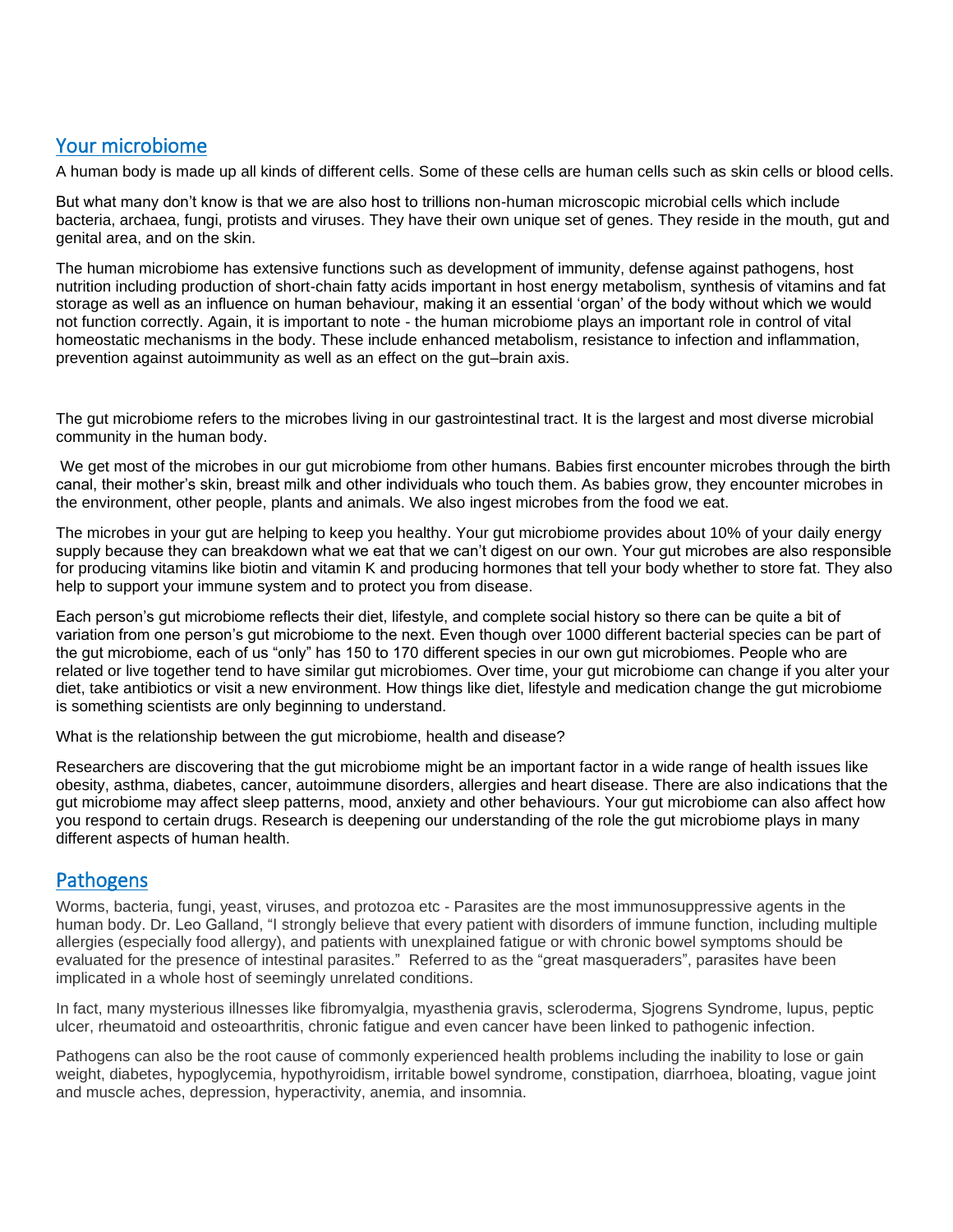# Pathogen cleanse

We always commence the cleaning out part of the programme by cleaning out the pathogens. This cleanse typically will run over 2 weeks but could take longer depending on your symptoms. I provide a comprehensive cleanse protocol comprising 3 tinctures to address parasitic, fungal, viral, and bacterial load.

During this period while you are addressing pathogens, it is imperative to avoid food that they also feed on (sugar, dairy, wheat, fungi) and to change the environment they thrive in (solvents and heavy metals). Below is the meal plan to follow while doing the parasite cleanse.

| <b>NO</b>                                                                                                                                                                                                                                                                          | <b>YES</b>                                                                                                                                                   |
|------------------------------------------------------------------------------------------------------------------------------------------------------------------------------------------------------------------------------------------------------------------------------------|--------------------------------------------------------------------------------------------------------------------------------------------------------------|
| 1. No bread, mushrooms, eggs, grains, milk or fruit.                                                                                                                                                                                                                               | Eat all vegetables except sprouts or mushrooms and<br>No fruit except coconut.                                                                               |
| 2. Sugar and sugar containing food. Sugar and quick<br>acting carbohydrates including sucrose, fructose,                                                                                                                                                                           | Oil                                                                                                                                                          |
| maltose, lactose, glycogen, glucose, sorbitol, galactose,<br>monosaccharides and polysaccharides. Also avoid                                                                                                                                                                       | Coconut                                                                                                                                                      |
| honey, molasses, maple syrup or other sugars.                                                                                                                                                                                                                                      | Avocado                                                                                                                                                      |
| 3. Yeast, Breads and Pastries: Raised baked goods,<br>including breads, rolls, cakes and pastries containing<br>baker's yeast, marmite, vegemite.                                                                                                                                  | <b>Butter</b>                                                                                                                                                |
|                                                                                                                                                                                                                                                                                    | Cold pressed oils                                                                                                                                            |
| 4. Alcoholic beverages: Avoid all of them.                                                                                                                                                                                                                                         | Virgin olive oil                                                                                                                                             |
| 5. Condiments, sauces and vinegar containing foods:                                                                                                                                                                                                                                | Sesame oil                                                                                                                                                   |
| Mustard, tomato sauce, worcestershire sauce, soy sauce,<br>pickles, olives, horse-radish, fruit mince tamari and miso.<br>Also avoid sprouts. Vinegar of all kinds and vinegar<br>containing foods, such as mayonnaise and salad<br>dressing. (Freshly squeezed lemon juice may be | Sunflower oil                                                                                                                                                |
|                                                                                                                                                                                                                                                                                    | Flaxseed oil                                                                                                                                                 |
|                                                                                                                                                                                                                                                                                    | Walnut oil                                                                                                                                                   |
| substituted.)                                                                                                                                                                                                                                                                      | Salmon oil (caps)                                                                                                                                            |
| 6. Processed and smoked meats: Pickled and smoked<br>meats and fish including sausages, hot dogs, corned<br>beef, bacon and ham.                                                                                                                                                   | Drinks:                                                                                                                                                      |
|                                                                                                                                                                                                                                                                                    | Water ONLY. (Can add a squeeze of lemon juice or<br>Apple cider vinegar)                                                                                     |
| 7. Dried and candied fruits: Raisins, apricots, dates,<br>prunes, figs, apples, pineapples and papaya.                                                                                                                                                                             | Freshly made vegetable juice. (eg. carrot and celery) and<br>coconut water/milk.                                                                             |
| 8. Left-overs: Moulds grow in left-over food unless it's is<br>promptly and properly refrigerated.                                                                                                                                                                                 | Coconut water/milk/cream                                                                                                                                     |
| 9. Fruit Juices: Either canned or bottled or frozen,<br>including orange juice, grape juice, apple juice or any                                                                                                                                                                    | Coffee or tea provided you do not add cow dairy and<br>sugar.                                                                                                |
| other fruit juice.                                                                                                                                                                                                                                                                 | (Coconut contains Capryllic Acid which eats fungus so                                                                                                        |
| 10. Melons: Watermelons, honeydew melons, and<br>especially cantaloupe (rock melon).                                                                                                                                                                                               | make sure to eat a lot of anything coconut during your<br>pathogen cleanse)                                                                                  |
| 11. Edible fungi: All types of mushroom.                                                                                                                                                                                                                                           | Proteins:                                                                                                                                                    |
| 12. Cheeses: All cheeses and cheese containing snacks,<br>also buttermilk, sour cream & sour milk products.                                                                                                                                                                        | It is best to avoid meat during this process as meat can<br>contain many parasites but if you must then aim for                                              |
| 13. Vitamins and mineral supplements-Make sure these<br>are yeast free.                                                                                                                                                                                                            | organic free-range Chicken, Duck, Lamb, Rabbit, Turkey,<br>Ostrich, Venison, and Fish. Cooked well-not raw.                                                  |
| 14. Nuts: Peanuts & pistachio products usually contain<br>mould.                                                                                                                                                                                                                   | Other protein sources to consider are Almonds,<br>Cashews, Pecans, Pine Nuts, Pumpkin Seeds, Sesame<br>Seeds, Sunflower Seeds (Lentils, chickpeas, broccoli, |
| 15. No pork! Pork contains many animals to human<br>transmitted parasites.                                                                                                                                                                                                         | beans, Almonds, Teff, peas, chai, hemp seeds,<br>buckwheat are all good sources of protein plus other<br>essential minerals and vitamins)                    |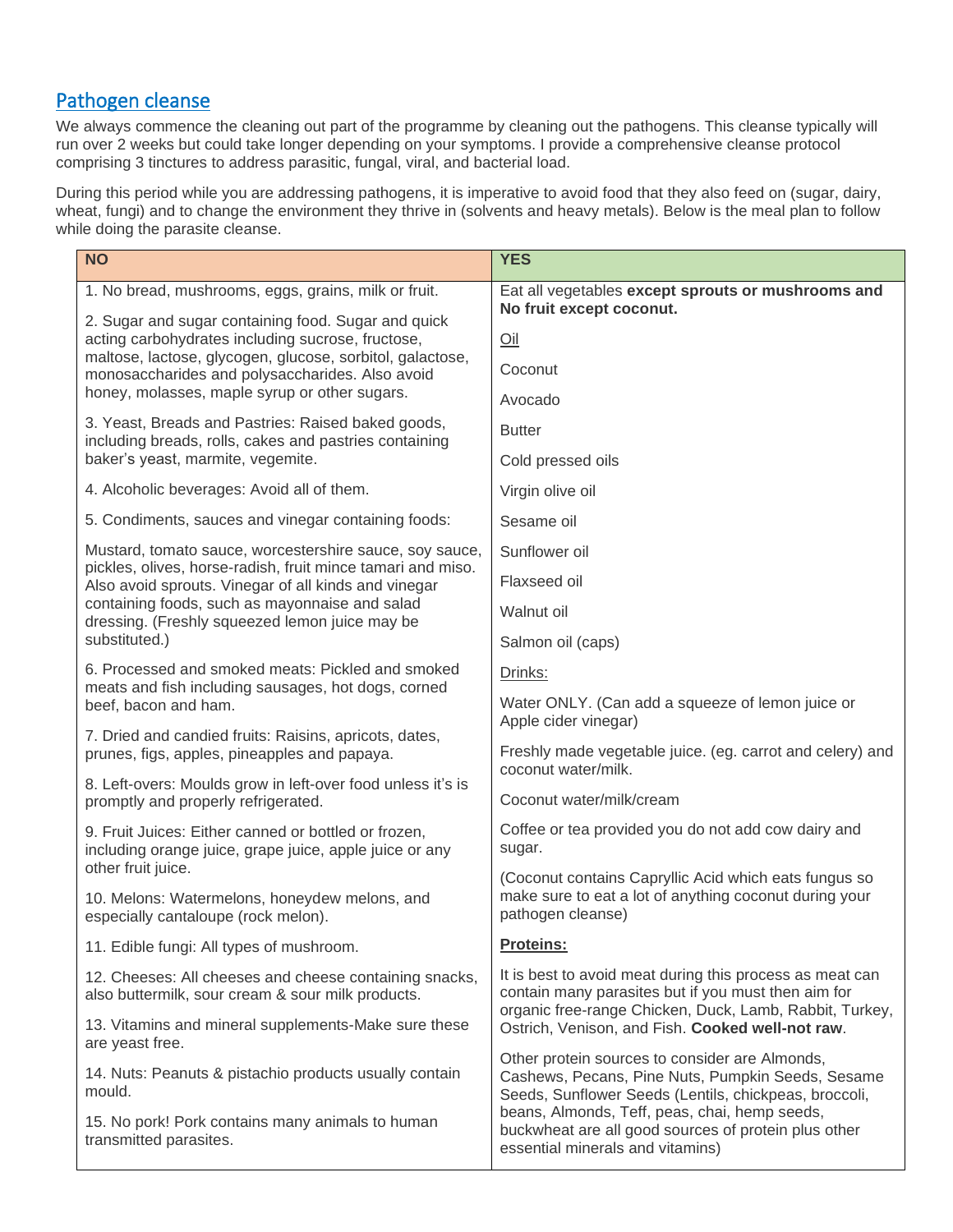## Meal suggestions with the pathogen protocols

Breakfast:

- 1. Buckwheat cereal with coconut cream/milk
- 2. Buckwheat with fish
- 3. Chickpea wrap with Avo, tomato, onion
- 4. Avo, coconut milk, cucumber, celery, chia smoothie
- 5. Beetroot, ginger, carrot, coconut cream, chia smoothie

Lunch or dinner:

- 1. Chickpea wraps with veg and or allowed organic meat/fish.
- 2. Buckwheat rice with stir-fried veggies of choice. Add meat from allowed list if you choose.
- 3. Grilled, roasted, steamed veggies with rosemary, garlic, turmeric, coconut oil.
- 4. Grilled, roasted, steamed meat/fish with veg or salad
- 5. Injera (Ethiopian roti's made with Teff or Rice flour) with filling of choice
- 6. Chickpea salads or stews

Any time of day as needed:

- 7. Bone broth
- 8. Veggie juices
- 9. Lemon juice or Apple Cider Vinegar with warm water
- 10. Herb teas from detox list

#### Parasitic energy

While we address pathogens within our bodies, it is a good time to consider how external factors (person, society, work, relationship etc.) can negatively impact our energy, time and resources and add to our stress levels. These factors can also manifest the same symptoms of actual pathogens. This can deplete your energy; make you feel out of control and have feelings of inner conflict and weaken your immune system.

This is where Kinesiology can really assist you by addressing core values and beliefs that may not be serving you and by creating healthy boundaries to ensure your energies are not depleted by external factors.

After the pathogen cleanse we will begin a heavy metal and other toxins cleanse. In most cases this will begin with a liver flush to flush out the die off from the pathogen cleanse and support the liver in the continuing detox process. Depending on your situation we may also do a kidney, gallbladder, colon or other cleanse as well.

After the cleanses/flushes, you will proceed with a 28-day heavy metal/chemical detox and alkalizing diet to address acidy and inflammation in the body.

## Safe List

For those living in Knysna, here is a list of products and suppliers in our area. If you live outside of Knysna please find out who stocks these or similar products. This list is by no means the only clean and safe products, but it is a start.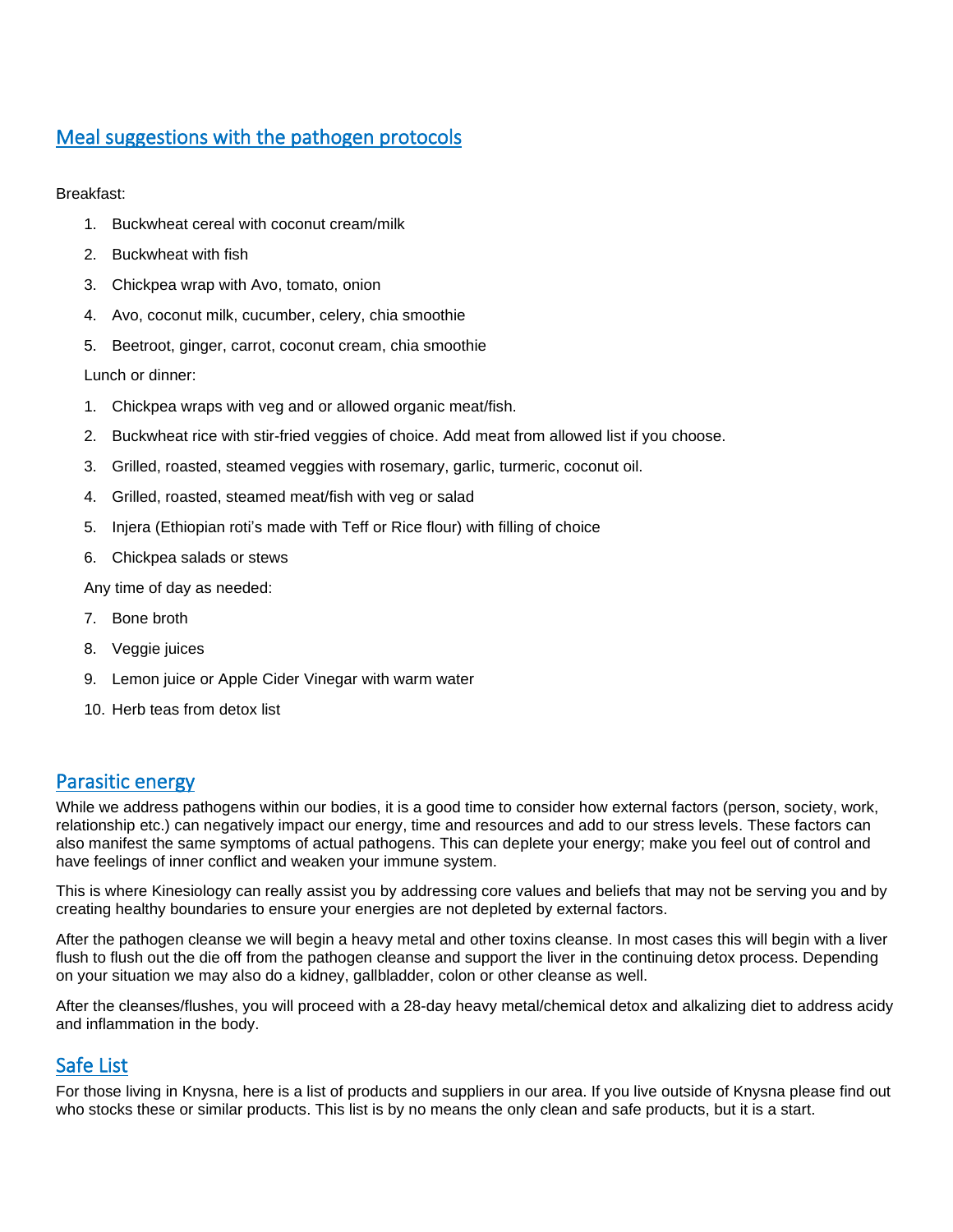| <b>Body</b>                               |                                                                                                       |
|-------------------------------------------|-------------------------------------------------------------------------------------------------------|
| Toothpaste - Nature Fresh                 | Natural Healing at 10 Queen Street, Knysna, Knysna                                                    |
| Under arm deodorant stick - Crystal Fresh | Health on Waterfront Drive, Rawganic on Thesen Island,<br>Body Shop Clicks.                           |
| Body creams, face products etc            |                                                                                                       |
|                                           |                                                                                                       |
| Natural soaps                             | Stefanie Seydack 078 774 1138.                                                                        |
|                                           | Nourish Soaps - www.nourishsoaps.com                                                                  |
|                                           | <b>Grain Mill</b>                                                                                     |
|                                           | www.gaiaorganics.co.za                                                                                |
|                                           | The Body Shop                                                                                         |
| Home                                      | Natural Healing, Knysna Health, Rawganic                                                              |
|                                           | Nourish Soaps - www.nourishsoaps.com, Grain Mill, PnP                                                 |
| <b>Foods incl fresh produce</b>           |                                                                                                       |
|                                           | Natural Healing, Knysna Health, Rawganic                                                              |
|                                           | <b>Grain Mill</b>                                                                                     |
|                                           | Food Lovers, PnP, Checkers, Spar (read the labels)                                                    |
|                                           | Harkerville Market on Saturdays                                                                       |
|                                           | Sedgefield Market on Saturdays, Agri on Waterfront drive,<br>Organic produce market at Timber Village |
|                                           | Entabeni Farm, Fresh Farm Direct, Homtini Farm                                                        |
| Meat and bones (organic free range)       |                                                                                                       |
|                                           | Eden Chickens, Red Barn, Valley Organic Chickens,<br><b>Charlesford</b>                               |
| Injera (Gluten free rotis)                | Ethiopian Restaurant on Main Rd next to KFC or Fireworx<br>on Waterfront drive.                       |